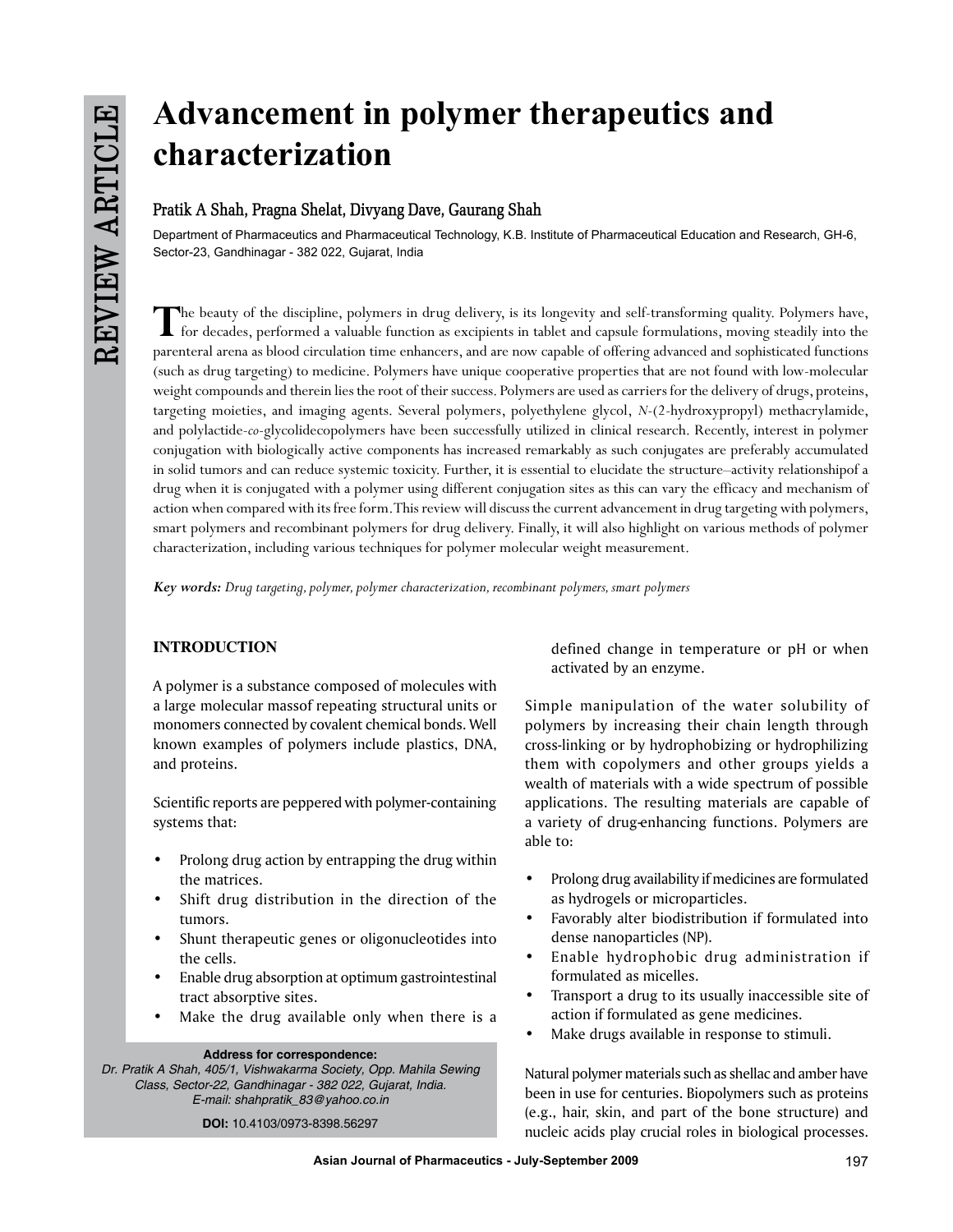A variety of other natural polymers exist, such as cellulose, which is the main constituent of wood and paper. Typical synthetic polymers are Bakelite, neoprene, nylon, polyvinyl chloride, polystyrene, polyacrylonitrile, polyvinyl butyral, and various cellulose derivatives. Polymers are studied in the fields of polymer chemistry and polymer science and also in the pharmaceutical field.

## **DRUG TARGETING WITH POLYMERS**

While many approved and developmental drugs are well tolerated, numerous drugs need advanced delivery technologies to improve pharmacokinetics, decrease toxicity, increase tolerability, and, ultimately, enhance the therapeutic index. Peripheral toxicity related to the systemic administration of compounds can be dose limiting. However, the application of drug carrier platforms (dendrimers, liposomes, polymers, micelles) can significantly improve the biodistribution while the addition of a targeted ligand (antibodies, peptides, proteins, vitamins) can enhance the selective uptake of the drugs to target tissues or cells, thereby minimizing non-specific binding to non-target tissue. Advances in polymer technologies have enabled delivery specialists to design carriers for targeted delivery either through direct drug conjugates or through polymer formulations.

#### **Polymers at specific cell targeting**

The researchers have evaluated the feasibility of biodegradable polymer microspheres of poly L-lactic acid and poly glycolic acid to deliver a substance directly to the retinal pigment epithelial (RPE) cells. The microspheres were encapsulated with a fluorescent dye (rhodamine 6GX) that was used as a drug marker. The dye released from the microspheres was analyzed by spectrofluorophotometry *in vitro*. Microspheres were administered to cultured bovine RPE cells. Phagocytosis of the microspheres by RPE cells was studied by fluorescent microscopy and transmission electron microscopy. Intracellular release of the fluorescent dye was also evaluated after phagocytosis of the microspheres. A suspension of the microspheres was administered into the subretinal space via the transvitreal approach with a glass micropipette inrabbits *in vivo*. The release rate of the fluorescent dye was controllable by changing the molecular weight and the monomer composition of the copolymers *in vitro*. Microspheres were phagocytosed by RPE cells and the dye was released intracellularly during incubation. After subretinal delivery, the microspheres were degraded in the cytoplasm of the RPE but the fragments were observed for up to 4 weeks. The retinal architecture overlying the delivery site was well preserved. These results suggest that it is feasible to deliver substances directly to the RPE cells with the use of polymer microspheres without damaging the neural retinal structure. This drug delivery system may enable the functions of RPE cells to be modified pharmacologically.[1,2]

The efficacy of nucleus-targeted drug or gene-carrying NP may be limited by slow transport through the molecularly crowded cytoplasm following endosome escape. Cytoskeletal elements and cellular organelles may pose steric and/or adhesive obstacles to the efficient intracellular transport of NP. To potentially reduce adhesive interactions of colloids with intracellular components, the surface of model NP was coated with polyethylene glycol (PEG). Subsequently, multiple-particle tracking was used to quantify the cytoplasmic transport rates of particles microinjected into the cytoplasm of live cells. PEGylation increased the average NP diffusivities by 100% as compared withthe unPEGylated particles in live cells. This result adds to an impressive list of positive benefits associated with PEGylation of drug and gene delivery vectors.[3]

### **Polymers in the treatment of cancer**

The two thermally responsive polymers that are discussed here, poly-N-isopropylacrylamide-co-acrylamide (poly(NIPAAm)) and an artificial elastin-like polypeptide (ELP), were designed to exhibit a soluble–insoluble lower critical solution transition in response to increased temperature slightly above 37°C. In vivo fluorescent video microscopy and radiolabel distribution studies of ELP delivery to human tumors implanted in nude mice demonstrated that hyperthermic targeting of the thermally responsive ELP for 1 h provides an  $\sim$ two-fold increase in tumor localization compared with the same polypeptide without hyperthermia. Similar results were also obtained for poly(NIPAAm), although the extent of accumulation was somewhat lesser than that observed for the ELP. The endocytotic uptake of a thermally responsive ELP was also observed to be significantly enhanced by the thermally triggered phase transition of the polypeptide in cell culture for three different tumor cell lines. Preliminary cytotoxicity studies of an ELP–doxorubicin conjugate indicate that the ELP–doxorubicin conjugate has near-equivalent cytotoxicity as free doxorubicin in a cell culture assay.[4-6]

Another example is mucoadhesive anticancer drug delivery system using 70% deacetylated chitin (DAC-70) and cisplatin (CDDP) and 5-fluorouracil (5-FU). The adhesive force between the system and the human colonic mucosa was measured *ex vivo* and a release profile of each drug was examined *in vitro*. Each system demonstrated a stronger mucoadhesive force at 37°C than that at 25°C. The CDDP-loaded system showed a sustained release of the drug while the 5-FU-loaded system exhibited an initial bursting of the agent. We presume that the release profile of CDDP and 5-FU is closely related to both degradability of the chitin and interactions between the chitin and each drug. The DAC-70/CDDP system would be clinically promising in locoregional cancer chemotherapy.<sup>[7]</sup>

Multiple options for the treatment of lung cancer have often been described in the past, including surgery, chemotherapy, and radiation, but the therapeutic effect is typically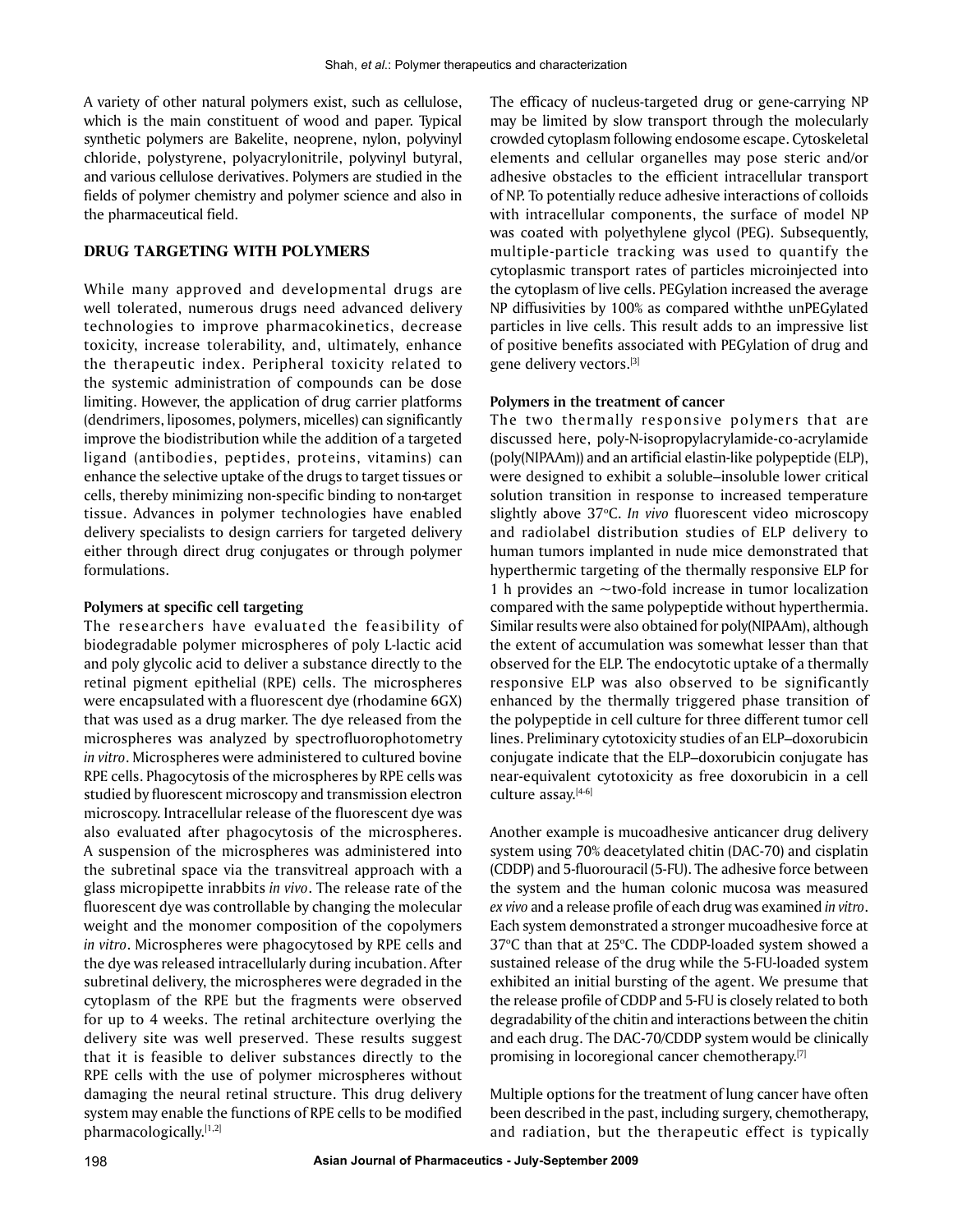transient and mostly absent with advanced disease. New approaches to the treatment of lung cancer are urgently needed. Gene therapy has been widely proposed as a novel strategy to improve therapy. Although progress has been made using viral vectors, rapid advances in transfection technologies employing non-viral vectors, together with their relatively low toxicity, suggest that non-viral vectors may have a significant potential for clinical applications. Recent research briefly reviews the general principles of gene delivery with emphasis on recent developments in the arena of lung cancer using non-viral vectors (naked DNA, polycationic polymers, cationic liposomes, etc.). Employing gene transfer techniques to achieve therapeutically useful levels of expression of therapeutic genes in the lung could provide a new strategy for the treatment of lung cancer.[8]

Paclitaxel and docetaxel have established themselves as an important class of antitumor drugs currently available to the oncologist. While the great contribution of these drugs to the management of the disease and their effect on the improvement of the patient quality of life could not be overemphasized, a great deal of research is being undertaken to improve two key pharmacologic factors, antitumor activity and systemic toxicity. Both physical and chemical means have been employed toward the enhancement of antitumor activity and, at the same time, lowering the inherent toxicity and side-effects of these drugs. The research compiles the recent reported works on the design and the development of taxane delivery systems through tumor cell surface receptor-targeted delivery mechanisms such as small-molecule peptides and monoclonal antibodies as well as those on non-targeted procedures such as with the help of liposomes, nanostructures, and natural and synthetic polymers.[9]

The presence of lymph node metastases relevantly and significantly impairs disease-specific survival in patients suffering from squamous cell carcinoma of the upper aerodigestive tract. In an animal tumor model, an interstitial translymphatic therapeutic approach using cis-diaminedichloro-platinum(II) (CDDP) conjugated to a polyethylene oxide-block-polylysine (PEO-b-PLys) block copolymer tracking system has been proven to be effective in the successful treatment of lymph node metastases. The systems contained 0.25-0.003mg/kg/body weight CDDP compared with 1 ml/kg/body weight as usually used for intravenous administration. This approach encourages further and more detailed research of a CDDP-based interstitial translymphatic administration of chemotherapy for lymphogenic metastasizing carcinomas in different body regions.[10,11]

#### **Polymers in brain targeting**

Nanoparticulate polymeric systems (Np) have been widely studied for the delivery of drugs to a specific target site. This approach hasrecently been considered for the therapy of brain diseases. The major problem in accessing the central nervous system (CNS) is linked to the presence of the blood–brain barrier. The recent review deals with the different strategies that have been developed in order to allow the entry of Np drug carriersinto the CNS parenchyma. Polymeric Np have been shown to be promising carriers for CNS drug delivery due to their potential both in encapsulating drugs, hence protecting them from excretion and metabolism, and in delivering active agents across the blood–brain barrier without inflicting any damage to the barrier. Different polymers have been used and different strategies have been applied. Among these, the use of specific ligands to enhance the specificity of drugs delivered to the CNS has recently been considered. At present, clinical trials are being conducted for the use of these drug carriers. $[12,13]$ 

#### **Polymers and drug eluting stents**

Another recent application of polymers includes assessing the feasibility of sustained intracoronary delivery of paclitaxel from a polymer-coated stent. Characterization of the coating morphology and its correlation with the mechanism of drug release is critical for the development and understanding of controlled drug delivery coatings. Three successive layers of drug mixed with biodegradable polymer solutions were applied on SS 316 stents using the air suspension spray coating technique. *In vitro* release of paclitaxel at regular intervals for 38 days from stents was analyzed using high-performance liquid chromatography (HPLC). Scanning electron microscopy (SEM) was used to characterize the mechanism of drug delivery from multilayered biodegradable polymer-based stents, and it was observed that the drug particles were released owing to a swollen polymeric matrix and bulk erosion.<sup>[14]</sup>

Drug-eluting stents have been proposed as an alternative approach to decrease neointimal hyperplasia. Polymer-coated stents can serve as a reservoir for local drug delivery. In this research work, a novel four-layered biodegradable/ biocompatible polymeric blend (poly L-lactide, poly DL-lactide-co-glycolide, poly L-lactide-cocaprolactone, and polyvinyl pyrrolidone) was utilized for the preparation of the paclitaxel drug-loaded matrix. The air suspension technique was modified and effectively used for coating the coronary stents with the paclitaxel drug and the biodegradable polymeric blends. SEM revealed a consistent coating profile devoid of any irregularities like cracking and delamination after crimping and expansion of the stent. HPLC established the efficiency of the modified air suspension coating technique and controlled release of paclitaxel drug from the four layered coated stent.[15]

#### **Polymers in oral targeted drug delivery**

A floating drug delivery system of drugs (e.g., piroxicam) in the form of microspheres was prepared using an enteric polymer (e.g., ethyl cellulose) and emulsification solvent-evaporation method. The microspheres remained buoyant continuously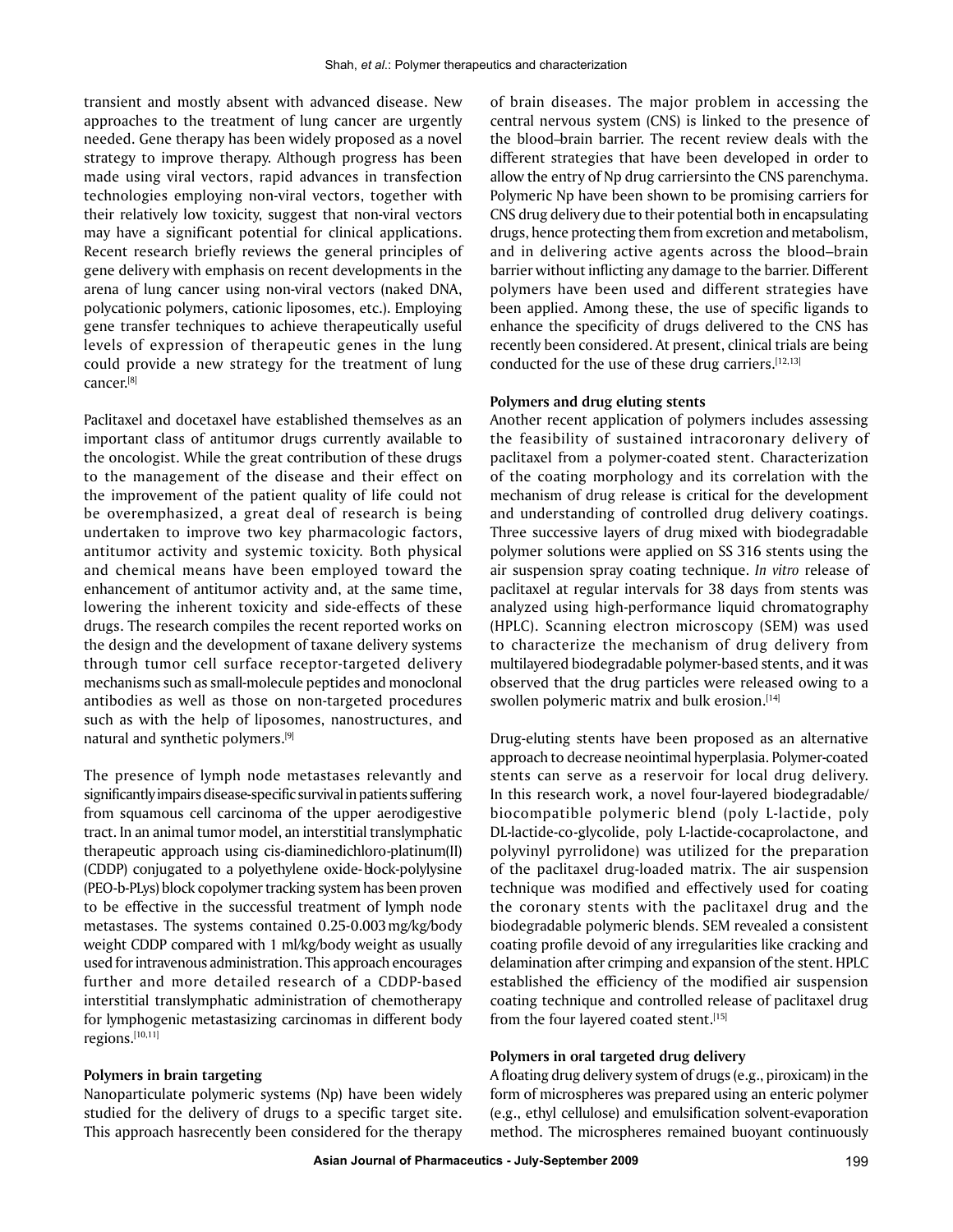over the surface of the acidic media containing the surfactant for a period of 8-12 h *in vitro* in the upper gastric region.[16]

A multiparticulate system of chitosan (natural polymer) hydrogel beads exploiting the pH-sensitive property and specific biodegradability for colon-targeted delivery has been developed for satranidazole. Chitosan hydrogel beads were prepared by the cross-linking method followed by enteric coating with Eudragit S100. All formulations were evaluated for particle size, encapsulation efficiency, swellability, and *in vitro* drug release. Degradation of the chitosan hydrogel beads in the presence of extracellular enzymes as compared with rat cecal and colonic enzymes indicates the potential of this multiparticulate system to serve as a carrier to deliver macromolecules specifically to the colon, and can be offered as a substitute *in vitro* system for performing degradation studies. Studies demonstrated that orally administered chitosan hydrogel beads can be used effectively for the delivery of the drug to the colon.<sup>[17-19]</sup>

Development of a colon-specific delivery system of flurbiprofen using various azo-aromatic polymers and pH-sensitive polymers was also well known. The azo-aromatic polymers were synthesized and characterized for physical appearance, solubility, film-forming properties, and effect of colon microbial flora on the polymers. *In vitro* dissolution studies showed that flurbiprofen bearing hard gelatin capsules coated with these polymers released drug only in simulated gastrointestinal fluid containing human fecal suspension, at pH 7.5. *In vivo* studies revealed that azo-aromatic and pH-sensitive polymer coatings disintegrate only in the colon after 10 h of oral administration. Hence, these polymers can be successfully used to deliver the drug at the colon.<sup>[20,21]</sup>

## **SMART POLYMERS IN DRUG DELIVERY**

An understanding of the technology in smart polymers, which alters their physicochemical properties in response to minute changes in environmental conditions, advances, challenges to novel concepts for drug delivery, and new fabrication techniques in dosage forms have been introduced and progressed in the last two decades. Most approaches are currently experimental; however, commercial products based on the smart polymer technology are soon anticipated. "Smart polymers" are also known as "intelligent polymers," "sensitive polymers," or "responsive polymers," all terms being used interchangeably. They can be defined as systems of either soluble or cross-linked polymers that undergo a reaction to a small variation in the chemical and physical environmental conditions. These responses include changes in solubility, water swelling, shape, or sol–gel transition and often present clear and relatively sharp transition phenomena.

Application of smart polymers to cancer chemotherapy was proposed by introducing a new pH-sensitive functional group responding to change in pH around the physiological condition. Polymers with a sulfonamide pendant group, which is weak, with its pKa ranging from 3 to 11 based on the chemical structure, open a new application of pH-sensitive polymers for dosage form or drug delivery devices. By selecting proper sulfonamide and polymer composition, the resulting linear polymers or cross-linked network exhibit first-order-like transition in solubility or swelling around pH  $7.4$ .<sup>[22]</sup>

# **RECOMBINANT POLYMERS FOR DRUG DELIVERY**

There is a significant interest in polymeric biomaterials for drug and gene delivery applications requiring the circumvention of multiple biological barriers. The ability of some polymers to traverse these barriers and deliver bioactive agents without significant toxicity lies primarily in their chemical structure. Although still at an embryonic stage of development, the application of genetically engineered polymers to drug delivery thus far can be divided into two general approaches: Polymers for systemic administration and gel-forming polymers for localized, controlled release applications. Although the application of genetically engineered polymers for the delivery of bioactive molecules is in its infancy, the level of interest is gaining momentum and it is likely that new materials and applications will emerge in the near future.<sup>[23]</sup>

## **POLYMER CHARACTERIZATION TECHNIQUES**

Molecular variables that control the function include the nature of the monomers and monomer linkers, monomer sequence distribution along the chains, the average molecular weight and the molecular weight distribution, molecular conformation, and molecular architecture. For drug delivery systems, the important polymer bulk properties, which indeed derive from the polymer's molecular properties, are solubility, biocompatibility, biodegradability, and stability. In considering the polymer's functional properties, it is of utmost importance that adequate polymer characterization is available for material selection. Different methods for the determination of polymer molecular weight are end-group assay, cryoscopy (freezing point of dilute polymer solution), ebulliometry (boiling point of dilute polymer solution), vapor-pressure osmometry, membrane osmometry, ultracentrifugation, light scattering (LS), gel permeation chromatography (GPC), GPC/LS, viscometry etc.

Other methods used for polymer characterization include vibrational spectroscopy —infrared and Raman spectroscopy — nuclear magnetic resonance spectroscopy, microscopy (traditional optical microscopy, SEM and transmission electron microscopy, and scanning probe microscopy), thermal analysis (differential scanning calorimetry, thermal gravimetry,and dynamic mechanical analysis, X-ray diffraction methods (wide-angle X-ray scattering and small-angle X-ray scattering, and mechanical and rheological analyses.<sup>[24]</sup>